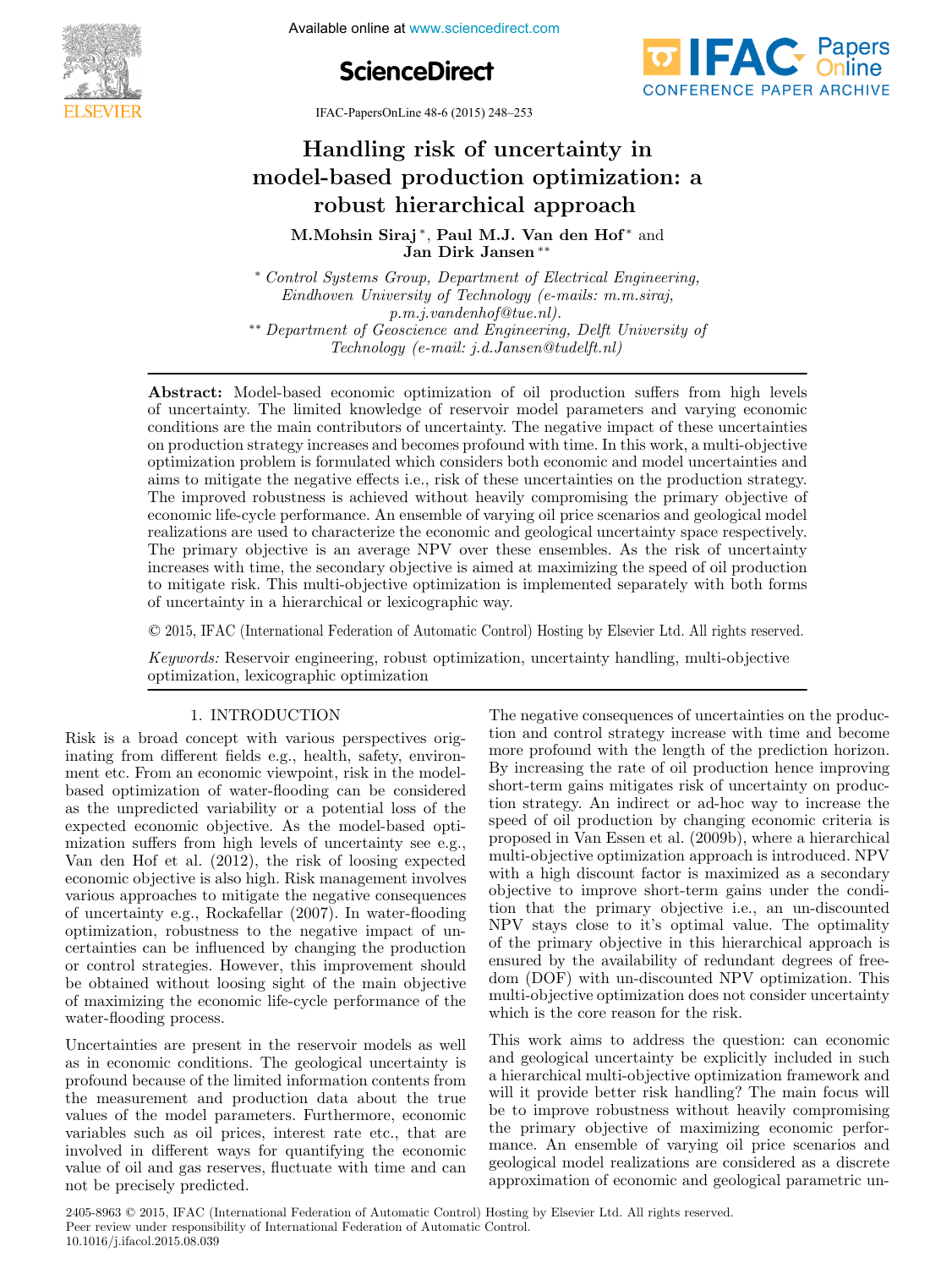certainty space respectively. The primary objective is to improve economic performance by maximizing an average un-discounted NPV over the ensemble of varying oil price scenarios with single geological realization and later with the ensemble of geological realizations with fixed economic conditions. It is shown that in both cases, the optimal solution is non-unique, thus leaving the freedom to optimize a secondary objective without heavily comprising the primary objective in a hierarchical optimization framework. As the negative impacts of uncertainty grow with the timehorizon, the secondary objective function maximizes the rate of oil production by using an identical NPV, as in primary objective, but with a high discount factor. The results for this hierarchical multi-objective optimization are shown with both forms of uncertainties.

The paper is organized as follows: In Section 2, the modelbased optimization is explained in detail. Handling risk of economic uncertainty is discussed in Section 3 with subsections on optimization of primary objective function and hierarchical optimization with simulation examples. A similar discussion and simulation examples are presented in Section 4 for handling risk of geological uncertainty. Section 5 presents some conclusions of the work.

#### 2. MODEL-BASED ECONOMIC OPTIMIZATION

A model-based economic optimization approach has shown better economic life-cycle performance compared to the traditional reactive control strategy e.g., see Brouwer and Jansen (2004) and Jansen et al. (2008). The economic objective i.e., Net Present Value (NPV) in these studies can be mathematically represented as follows:

$$
J = \sum_{k=1}^{K} \left[ \frac{r_o \cdot q_{o,k} - r_w \cdot q_{w,k} - r_{inj} \cdot q_{inj,k}}{(1+b)^{\frac{t_k}{\tau_t}}} \cdot \Delta t_k \right]
$$
 (1)

where  $r_o, r_w$  and  $r_{inj}$  are the oil price, the water production cost and the water injection cost in  $\left[\frac{6}{m^3}\right]$  respectively. K represents the production life-cycle i.e., the total number of time steps k and  $\Delta t_k$  the time interval of time step k in  $[days]$ . The term b is the discount rate for a certain reference time  $\tau_t$ . The terms  $q_{o,k}, q_{w,k}$  and  $q_{inj,k}$ represent the total flow rate of produced oil, produced water and injected water at time step k in  $\left[m^3/\frac{day}{} \right]$ .

In this work, a gradient-based optimization approach is used where the gradients are obtained by solving a system of adjoint equations e.g., Jansen (2011). The gradient information is then used in a steepest ascent algorithm to iteratively converge to the (possible local) optimum.

#### 3. HANDLING RISK WITH ECONOMIC UNCERTAINTY

Economic uncertainty has a time-varying dynamic nature and its negative effect on the production strategy increases with the time horizon. Among other economic uncertain variables in NPV, varying oil prices have the most dominant effect. Hence only oil price scenarios are used to characterize economic uncertainty.

#### 3.1 Optimization of the primary objective function

In Van Essen et al. (2009a), a so-called robust optimization (RO) approach is introduced. It uses an ensemble of possible geological realizations to determine an average NPV

over that set of realizations. In this work, RO approach is extended to incorporate the economic uncertainty with a single geological realization. The average NPV defined over the ensemble of varying oil price ensemble can be written as:

$$
J_1 = \frac{1}{N_{eco}} \sum_{i=1}^{N_{eco}} J^i
$$
 (2)

where  $N_{eco}$  is the number of oil price realizations in an ensemble. Similar to the case of RO with geological uncertainty, from the formulation of the objective function in (2), calculating the gradient of the average NPV involves a linear operation. Hence, the gradient  $\nabla J_1$  can be computed as:

$$
\nabla J_1 = \frac{1}{N_r} \sum_{i=1}^{N_r} \nabla J^i.
$$
 (3)

Here we consider  $J_1$  to represent the primary objective of economic life-cycle performance optimization. One important point to consider here is that due to the linearity of the oil price in the NPV with the certainty of a geological model, the average of individual objective functions from each realization is equal to a single objective function with the average value of all oil price realizations as shown below:

$$
\frac{1}{N_{eco}}\sum_{i=1}^{N_{eco}}[J(\mathbf{u}_k,\eta_i)] = J(\mathbf{u}_k,\frac{1}{N_{eco}}\sum_{i=1}^{N_{eco}}[\eta_i])
$$
(4)

where  $\mathbf{u}_k$  is the input sequence and  $\eta_i$  is the  $i^{th}$  oil price realization in the ensemble.

#### 3.2 Simulation example

All simulation experiments are performed using MRST, see Lie et al. (2012), which is a MATLAB based reservoir simulator. The details of simulation example with objective function (2) are given below:

Reservoir model and economic data: As the purpose of this simulation example is to show the effect of economic uncertainty on the optimal strategy, a single model realization of the Standard Egg model (Jansen et al. (2014)) is used. The standard egg model is a three-dimensional realization of a channelized reservoir produced under water flooding conditions with eight water injectors and four producers. The life-cycle of this reservoir model is  $3600 [days]$ . The absolute-permeability field and well locations of the model realization are shown in Fig. 1.



Fig. 1. Permeability field and well locations of the model realization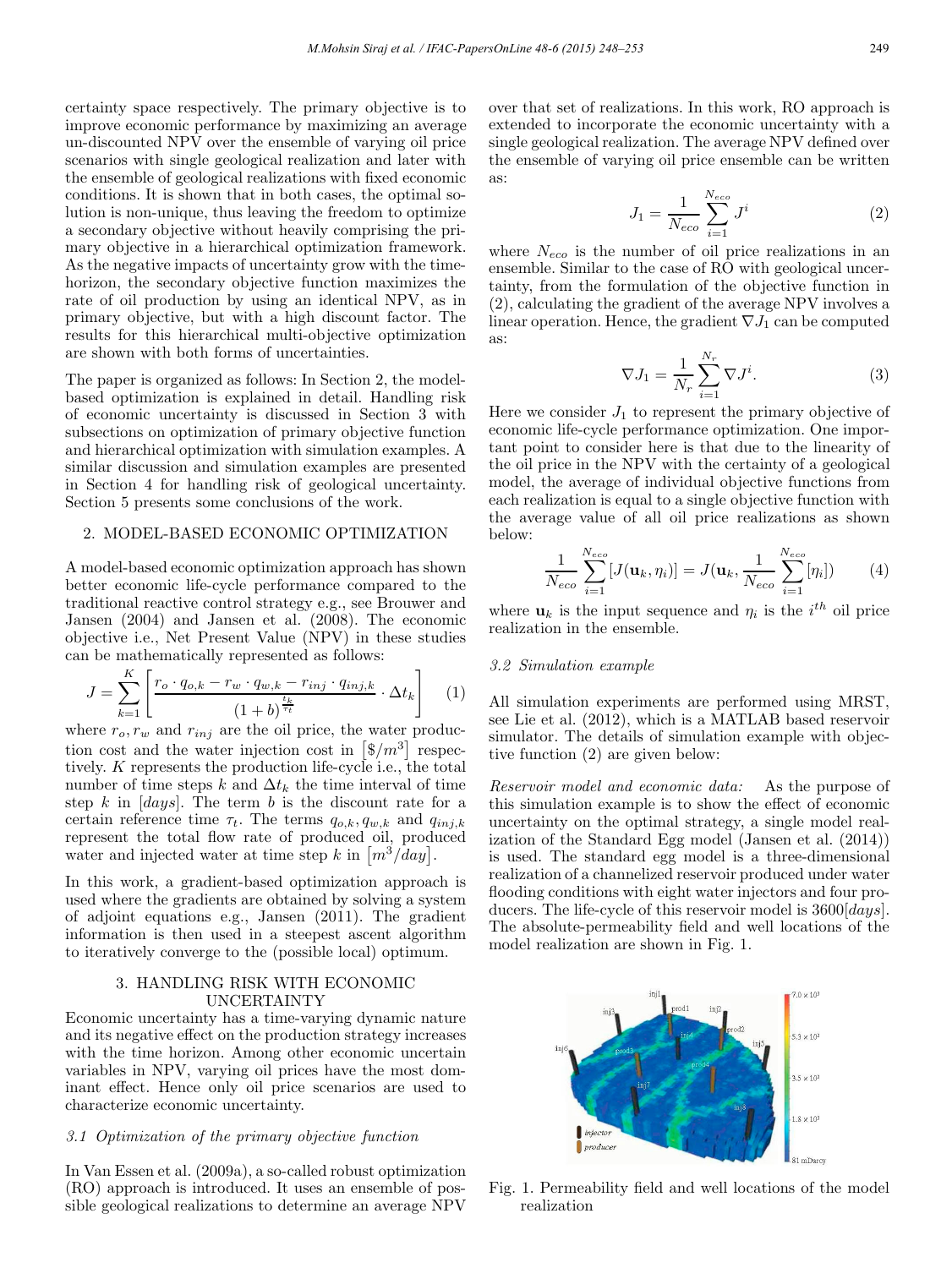An un-discounted NPV i.e., with discount factor  $b = 0$ is used. Other economic parameters e.g., water injection cost  $r_{inj}$  and production cost  $r_w$  are chosen and kept fixed at 6  $\left[\frac{6}{m^3}\right]$  and 19  $\left[\frac{6}{m^3}\right]$  respectively. There are various ways to predict the future values of changing oil prices, but for this example a simplified Autoregressive-movingaverage model (ARMA) model is used to generate oil price time-series. The ARMA model is shown below:

$$
r_{o_k} = a_0 + \sum_{i=1}^{6} a_i r_{o_{k-i}} \tag{5}
$$

where  $a_i$  are randomly selected coefficients. A total of 10 scenarios i.e.,  $N_{eco} = 10$  with the base oil price of 126  $\left[\frac{126}{3}\right]$  are generated as shown with their average value in Fig. 2.



Fig. 2. Oil price scenarios with the mean oil price values

Control input and control strategies: The control input  $u_k$  reflects injection flow rate trajectories for each of the eight injection wells. The minimum and maximum flow rate constraints are  $0.2 \left[ m^3/day \right]$  and 79.5  $\left[ m^3/day \right]$ . The production wells operate at a constant bottom-hole pressure of 395[bar]. The control input  $\mathbf{u}_k$  is reparameterized in time using a zero-order-hold scheme with input parameter vector  $\varphi$ . The control input  $\mathbf{u}_k$  is reparamterized into ten time periods of  $t_{\varphi}$  of 360[*days*] during which the injection rate is held constant at value  $\varphi_i$ . Thus the input parameter vector  $\varphi$  consists of  $8 \times 10 = 80$  elements.

The extended RO with economic uncertainty is compared to the conventional reactive strategy. In the reactive strategy, water is injected with maximum rate and each production well is simply shut-in when the production is no longer profitable. Here the profitability threshold corresponds to a water-cut of 87%.

## 3.3 Results

The robust optimal control strategy is determined using the same gradient-based optimization procedure as mentioned in Section. 2. A line search is used to find the optimal step size  $\alpha$  along the direction of the greatest ascent. The optimal strategy is applied to the reservoir model with all oil price realizations. The reactive strategy is also applied to the model with the ensemble of oil price scenarios. The time-evolution of NPV with both strategies are compared in Fig. 3. The maximum and minimum values of time-evolution of NPV will form a tube. The first observation is the high width of these tubes that reflects a dominant effect of economic uncertainty on strategies. Intuitively, optimization should increase the oil production when the oil prices are higher and vice versa. Also considering the averaging property with economic uncertainty given in (4), the NPV time build-up with RO shows expected results. As the mean oil price as shown in Fig. 2 tends to decrease in long-term from the initial value, RO improves production in the early phase.



Fig. 3. Max and min (tube) for time-evolution of NPV

To make this point clear, consider another oil price scenario as shown in Fig. 4. Here in this case, the mean value of oil price realizations is increasing. The results obtained from this ensemble are also shown in Fig. 4. It can be seen that as the oil price realizations have an increasing mean value and it is highest at the end of life-cycle time, RO focuses to improve production at the end of life-cycle. The above two cases show a dominant effect of varying oil



Fig. 4. Oil price scenario with resulting time-evolution of NPV

prices on optimal strategy with the direct dependence of NPV time build-up on chosen ensemble. Another important observation is that though RO incorporates economic uncertainty but it does not aim to reduce the sensitivity of the optimal solution to uncertainty. The uncertainty in the ensemble is mapped to the higher variance of the obtained NPV, which reflects higher risk and hence poor risk handling. As the negative effect of uncertainty grows with time, an indirect way of mitigating risk is to improve shortterm gains by adapting the criterion. The main question of incorporating economic uncertainty in the hierarchical framework to handle risk without heavily compromising the primary objective of life-cycle performance will be discussed in the next section. A qualitative discussion on the risk handling of this approach with both forms of uncertainty will be presented at the end.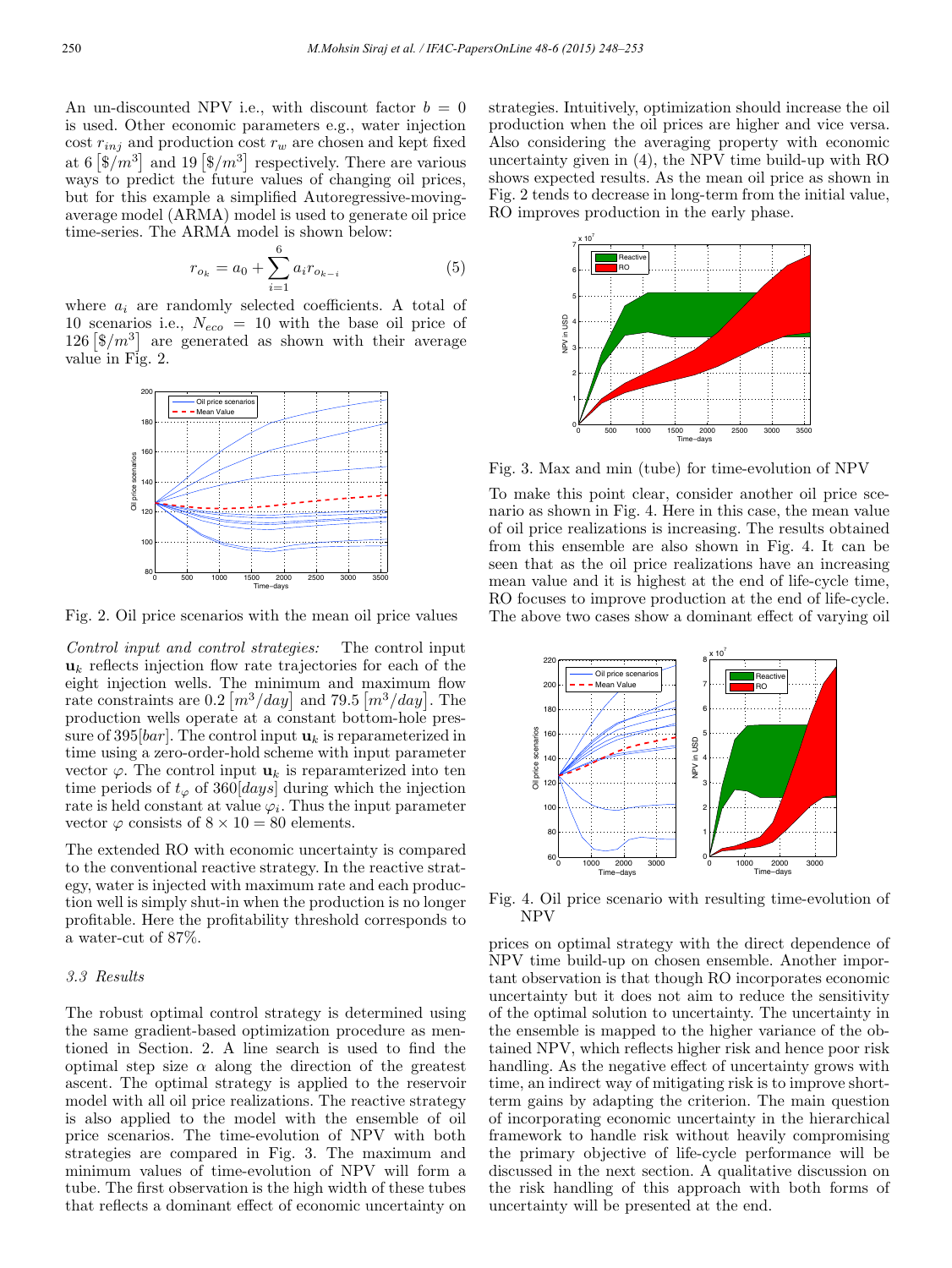#### 3.4 Hierarchical multi-objective optimization

Multi-objective optimization involves the optimization of more than one (possibly contradictive) objective functions simultaneously. Haimes and Li (1988), describes a hierarchical or lexicographic method that requires to prioritize the multiple objectives, such that optimization of a secondary objective is constrained by the condition that the primary objective should remain close to it's optimal value. The structure of hierarchical optimization can be explained as follows:

$$
\max_{\mathbf{u}_k} J_2(\mathbf{u}_k),
$$
  
s.t.  $g(\mathbf{u}_k, \mathbf{x}) = 0, \quad \bar{\mathbf{x}}_0 = \mathbf{x}_0,$   
 $c(\mathbf{u}_k) \le 0,$   
 $J_1^* - J_1(\mathbf{u}_k) \le \epsilon.$ 

where  $g(\mathbf{u}_k, \mathbf{x})$  is the system model with states **x** and initial condition  $\mathbf{x}_0$ ,  $c(\mathbf{u}_k)$  are constraints,  $\epsilon$  is a real-value scalar,  $J_1(\mathbf{u}_k)$  is the primary objective function defined and used in Section 3.1, and  $J_1^*$  its value in the optimum. The secondary objective  $J_2(\mathbf{u}_k)$  aims to address the risk of uncertainty by maximizing the speed of oil production, without heavily loosing or compromising  $J_1(\mathbf{u}_k)$ .  $J_2(\mathbf{u}_k)$  is defined as identical to the primary objective  $J_1(\mathbf{u}_k)$  but with the addition of a very high annual discount rate b of 0.25. This strategy has been introduced in the reservoir domain by Van Essen et al. (2009b) using a single model realization, and followed by Fonseca et al. (2014) who has applied it in a robust hierarchical approach with geological uncertainty and with an ensemble approach to approximate gradients. In this strategy the short-term production is weighted more heavily than the future predictions. In Van Essen et al. (2009b) it has been shown that if the solution of the primary objective optimization is nonunique, there exist degrees of freedom (DOF) such that the multi-objective optimization can be performed with  $\epsilon = 0$ . The information about the DOF can be obtained by the sensitivity relation i.e., the gradients  $\frac{\partial J_1}{\partial \mathbf{u}_k}$ , but at the optimal  $\mathbf{u}_k^*$  the above sensitivity (gradients) from the optimality condition is zero. Hence no information on the possible DOF can be obtained. Second-order derivatives of  $J_1$  with respect to  $\mathbf{u}_k$  are collected in the Hessian matrix  $H = \frac{\partial^2 J_1}{\partial u_k^2}$ . If H is negative semi-definite the considered optimal solution  $\mathbf{u}_k^*$  contains redundant DOF.

Unfortunately, no reservoir simulator is currently equipped with second-order derivatives. A forward-difference scheme to approximate the Hessian  $H$  is implemented with primary objective function optimization. In total  $N_u + 1$ simulations (function evaluations) are required to obtain the approximate Hessian matrix  $H$  at a particular optimal solution  $\mathbf{u}_k^*$ , where  $N_u$  is the number of input elements. If Hessian is negative semi-definite, it does not have full rank. The zero singular values  $\sigma_i = 0$  in a singular value decomposition of  $H$  given as follows:

$$
H = U\Sigma V^{\top}
$$
 (6)

determines the non-uniqueness of the solution. U and V are matrices with orthogonal columns. In this example, as a numerical model and an approximation of the Hessian is used, the condition of redundant DOF as  $\sigma_i = 0$  is relaxed to  $\sigma_i/\sigma_1 < 0.02$ . 67 out of 80 input elements  $N_u$ , are found to be redundant.

As the computation of the Hessian is computationally a very expensive operation, an alternate switching method for hierarchical multi-objective optimization has been proposed in Van Essen et al. (2009b) that does not require an explicit knowledge of redundant DOF. This proposed method and it's implementation with the results are discussed in the next sub-sections.

#### 3.5 Switching method for multi-objective optimization

An alternative method to solve the hierarchical optimization problem without explicitly calculating the redundant DOF is through the use of a balanced objective function as follows:

$$
J_{bal} = \Omega_1 J_1 + \Omega_2 J_2 \tag{7}
$$

where  $\Omega_1$  and  $\Omega_2$  are switching function of  $J_1$  and  $J_1^*$  that take on values of 1 and 0 as follows:

$$
\Omega_1(J_1) = \begin{cases} 1 & \text{if } J_1 - J_1^* > \epsilon \\ 0 & \text{if } J_1 - J_1^* \le \epsilon \end{cases}
$$
 (8a)

$$
\Omega_2(J_1) = \begin{cases} 0 & \text{if } J_1 - J_1^* > \epsilon \\ 1 & \text{if } J_1 - J_1^* \le \epsilon \end{cases}
$$
 (8b)

where  $\epsilon$  shows the allowable decrease of  $J_1^*$ . This switching method is implemented with the economic uncertainty in the next sub-section.

#### 3.6 Simulation example

The reservoir model realization, the economic data and the control inputs in this example are the same as used in the previous simulation example in Section 3.1. The oil price scenarios shown in Fig. 2 are used for this example.

Results The optimal solution of the primary objective function optimization  $\mathbf{u}_k^*$  serves as an initial input guess for the switching multi-objective optimization, the values of primary and secondary objective functions with optimization iteration numbers are given in Fig. 5. The value



Fig. 5. Primary  $J_1$  and secondary  $J_2$  objectives

of the primary function decreases as the value of secondary function increases and vice versa. As this is a non-convex optimization problem with (possible) many local maxima, it can be observed that the primary objective function obtains another (possibly) local maxima in the second iteration. The selection of  $\epsilon$  is a user's choice and shows how much deviation of  $J_1$  is allowed from the optimal value  $J_1^*$ . In this example chosen  $\epsilon$  shows a decrease of 0.3% from the optimal value of the primary objective function.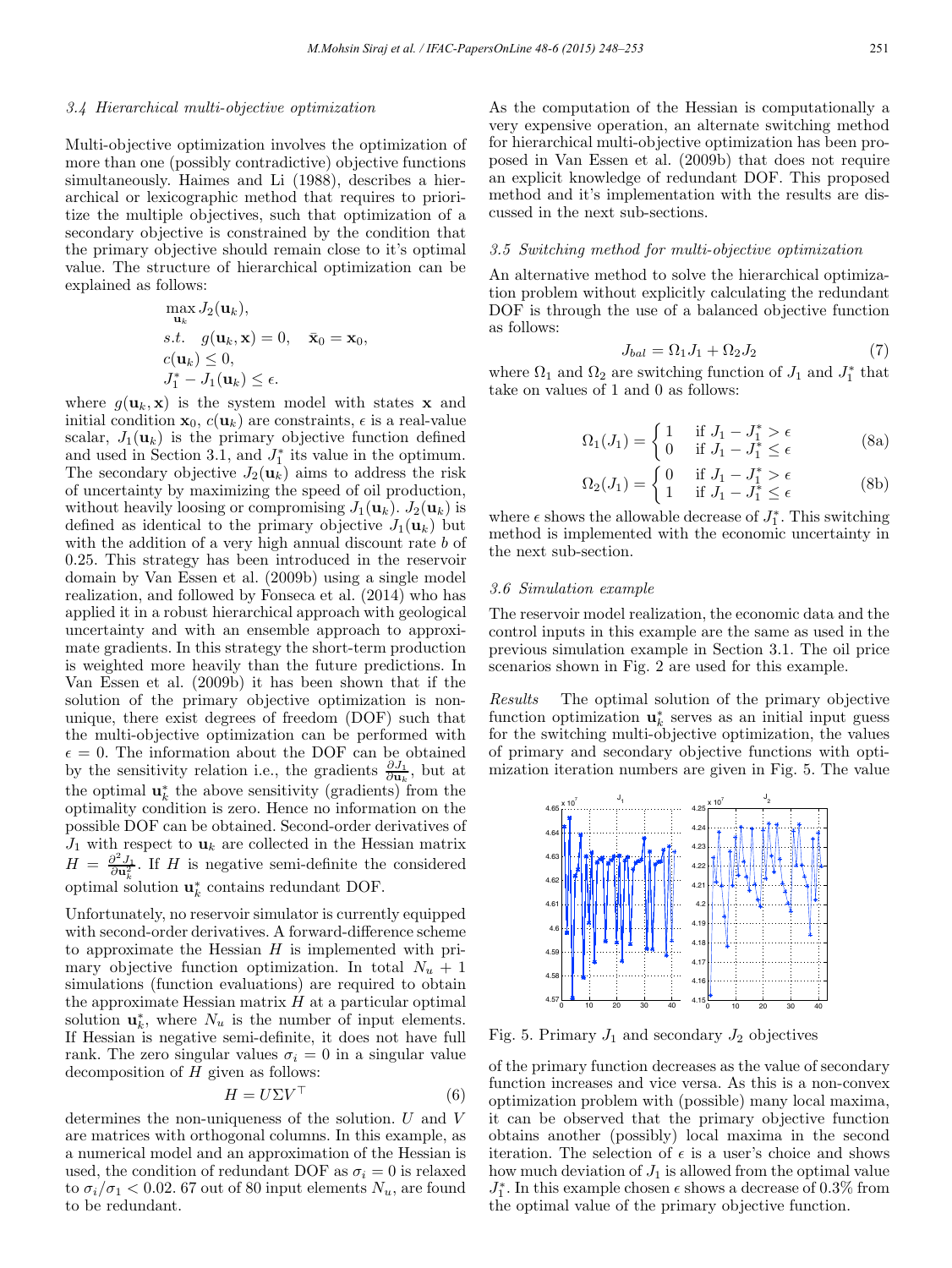The time-evolution of NPV with all the three strategies i.e., RO, reactive and multi-objective optimization are compared in Fig. 6. As the secondary objective is aimed at maximizing the oil production rate, the short-term gains are heavily weighted, which can be observed in the figure. But this improving short-term gains are achieved with compromising only 0.24% on the long-term NPV. At this



Fig. 6. Max and min (tube) for time-evolution of NPV

stage, it is very difficult to give any convergence proof of the multi-objective optimization. The optimization routine is stopped when a sufficient increase i.e., 1.61% in the secondary objective function is obtained.

#### 4. HANDLING RISK WITH GEOLOGICAL UNCERTAINTY

Reservoir models used in model-based optimization, do not capture all the dynamics of the underlying system, and are equipped with substantial geological uncertainty. In Van Essen et al. (2009a) an averaging approach has been presented with geological uncertainty. An average objective function with an ensemble of geological realizations is considered as the primary objective. In this section we reproduce the simulation example from Van Essen et al. (2009a) to show that on average, RO performs better than all nominal and reactive strategies.

The time-evolution of NPV with all three strategies i.e., nominal (NO), robust and reactive are compared in Fig. 7. The 100 NO strategies from each model is applied to themselves, while the RO and reactive strategies are applied to the set of 100 models. The maximum and minimum values of time-evolution of NPV will form a tube as shown in Fig. 7.



Fig. 7. Time-evolution of NPV for RO with geological uncertainty

The forward-difference scheme is implemented with the primary objective function optimization. Similar to the example of economic uncertainty, the condition of redundant DOF as  $\sigma_i = 0$  is relaxed to  $\sigma_i/\sigma_1 < 0.02$ . In this example, the total control input elements  $N_u$  are 160, where 121 out of 160 input elements are found to be redundant.

The secondary objective  $J_2(\mathbf{u}_k)$  is defined as identical to the primary objective  $J_1(\mathbf{u}_k)$  but with the addition of a very high annual discount rate  $b$  of 0.25. The switching method for hierarchical multi-objective optimization as discussed in the previous section is implementated with the case of geological uncertainty with the results given in next sub-sections. The ensemble of reservoir models, the economic data and the control inputs in this example are the same as used in the previous simulation example, a fixed oil price value, i.e.,  $r_o = 126 \left[ \frac{6}{m^3} \right]$  is used. The optimal solution of the primary objective function optimization  $\mathbf{u}_k^*$  serves as an initial input guess for the switching multi-objective optimization, the values of primary and secondary objective functions with optimization iteration numbers are given in Fig. 8. The value of the



Fig. 8. Primary  $J_1$  and secondary  $J_2$  objectives

primary function decreases as the value of the secondary function increases and vice versa. Similar to the economic uncertainty case, it can be observed that the primary function obtains another (possibly) local maxima in the second iteration, which can be a pure co-incidence and is not investigated further. In this example, chosen  $\epsilon$  shows a decrease of 0.3% from the optimal value of the primary objective function.

The optimal input trajectories are applied to each member of the set and the corresponding Probability distribution function (PDF) of the resulting NPV are shown in Fig. 9. The PDF is compared with the PDF resulting from applying RO and reactive strategies to the ensemble. It can be observed that due to the availability of redundant DOF, the average NPV which shows the economic lifecycle performance of the water-flooding process is almost the same with the multi-objective optimization.

The time-evolution of NPV with all the three strategies are compared in Fig. 10. As the secondary objective is aimed at maximizing the oil production rate, the short-term gains are heavily weighted, which can be observed in the figure. But this improving short-term gains are achieved with almost no compromise on the long-term NPV.

Similar to the economic uncertainty case, the convergence is difficult to prove. The optimization routine is stopped when a sufficient increase i.e., 3.73% in the secondary